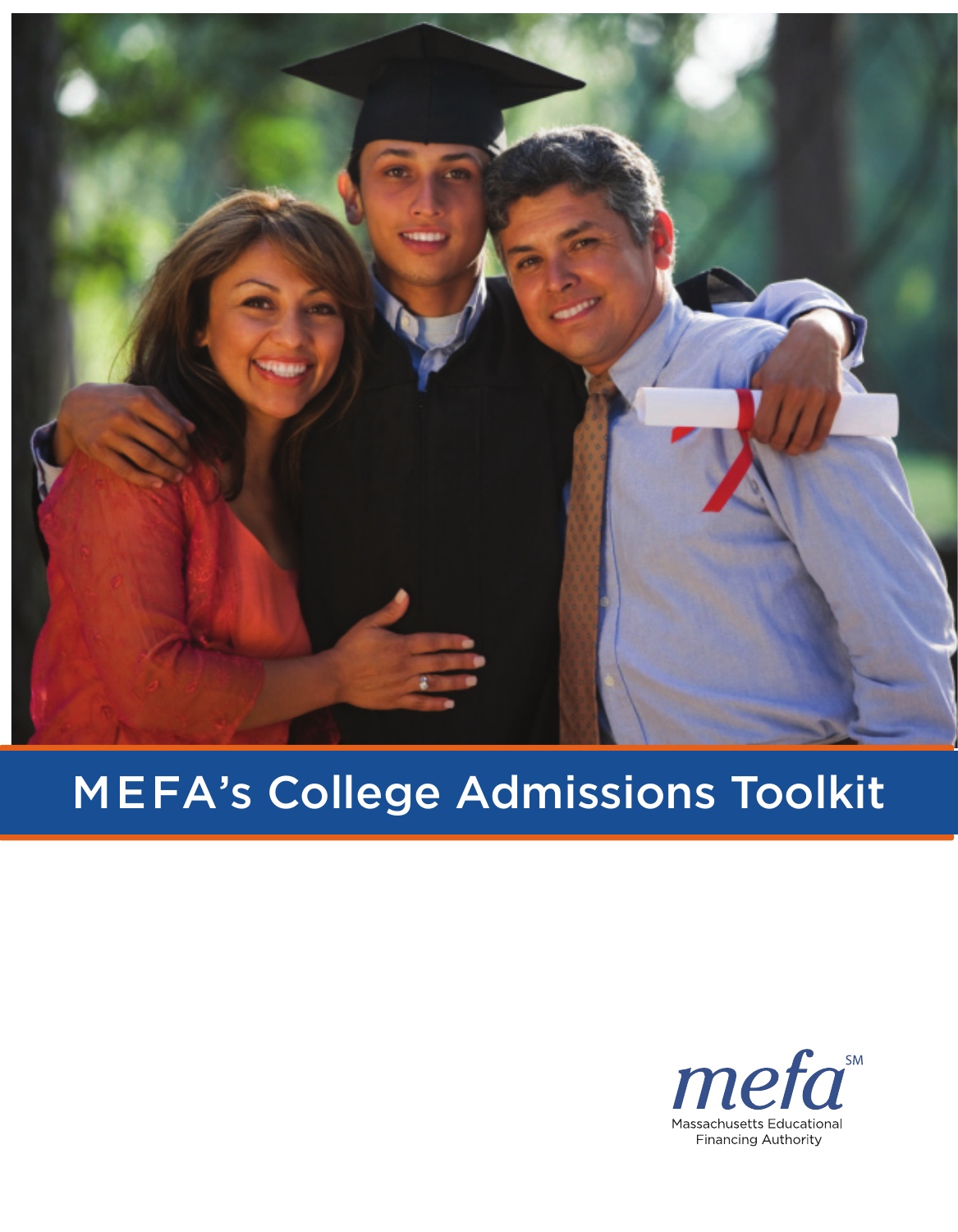# Application Deadline Manager

Directions: Use this worksheet to keep track of deadlines and requirements for your college admissions applications.

| College: _                           | College:                                                             | College: _                         |  |
|--------------------------------------|----------------------------------------------------------------------|------------------------------------|--|
| User ID:                             | User ID:                                                             | User ID:                           |  |
| Password:                            | Password:                                                            | Password:                          |  |
| <b>Application Deadlines</b>         | <b>Application Deadlines</b>                                         | <b>Application Deadlines</b>       |  |
| $\Box$ Early Action:                 | $\Box$ Early Action:                                                 | $\Box$ Early Action:               |  |
| $\Box$ Early Decision:               | $\Box$ Early Decision:                                               | $\Box$ Early Decision:             |  |
| Regular Admissions:                  | □ Regular Admissions:                                                | □ Regular Admissions:              |  |
| Rolling Admissions:                  | Rolling Admissions:                                                  | □ Rolling Admissions:              |  |
| <b>Common Application Accepted</b>   | <b>Common Application Accepted</b>                                   | <b>Common Application Accepted</b> |  |
| $\Box$ No<br>$\Box$ Yes              | $\Box$ No<br>$\Box$ Yes                                              | $\Box$ No<br>$\Box$ Yes            |  |
| <b>Application Fee: \$</b>           | <b>Application Fee: \$</b>                                           | <b>Application Fee: \$</b>         |  |
| <b>Test Required</b>                 | <b>Test Required</b>                                                 | <b>Test Required</b>               |  |
| $\square$ SAT                        | $\square$ SAT                                                        | $\Box$ SAT                         |  |
| □ SAT II Subject Tests               | □ SAT II Subject Tests                                               | □ SAT II Subject Tests             |  |
| $\Box$ ACT                           | $\Box$ ACT                                                           | $\Box$ ACT                         |  |
| $\Box$ Other:                        | $\Box$ Other:<br>$\Box$ Other:                                       |                                    |  |
| <b>Letters of Recommendation</b>     | <b>Letters of Recommendation</b><br><b>Letters of Recommendation</b> |                                    |  |
| Number Required                      | Number Required                                                      | Number Required                    |  |
| People to Ask:                       | People to Ask:                                                       | People to Ask:                     |  |
|                                      |                                                                      |                                    |  |
| <b>Essays</b>                        | <b>Essays</b>                                                        | <b>Essays</b>                      |  |
| Topics:                              | Topics:                                                              | Topics:                            |  |
|                                      |                                                                      |                                    |  |
| <b>Financial Aid Deadlines</b>       | <b>Financial Aid Deadlines</b>                                       | <b>Financial Aid Deadlines</b>     |  |
| $\Box$ FAFSA:                        | $\Box$ FAFSA:                                                        | $\Box$ FAFSA:                      |  |
| □ Federal School Code:               | □ Federal School Code:                                               | □ Federal School Code:             |  |
|                                      |                                                                      |                                    |  |
| $\square$ CSS PROFILE <sup>®</sup> : | $\Box$ CSS PROFILE <sup>®</sup> :                                    | $\Box$ CSS PROFILE®:               |  |
| $\Box$ Institutuional Form:          | $\Box$ Institutuional Form:                                          | $\Box$ Institutuional Form:        |  |
| $\Box$ Other:                        | $\Box$ Other:                                                        | $\Box$ Other:                      |  |

# **Mefa<sup>®</sup> LOANS UFUND<sup>®</sup> UPLAN**<sup>® your</sup>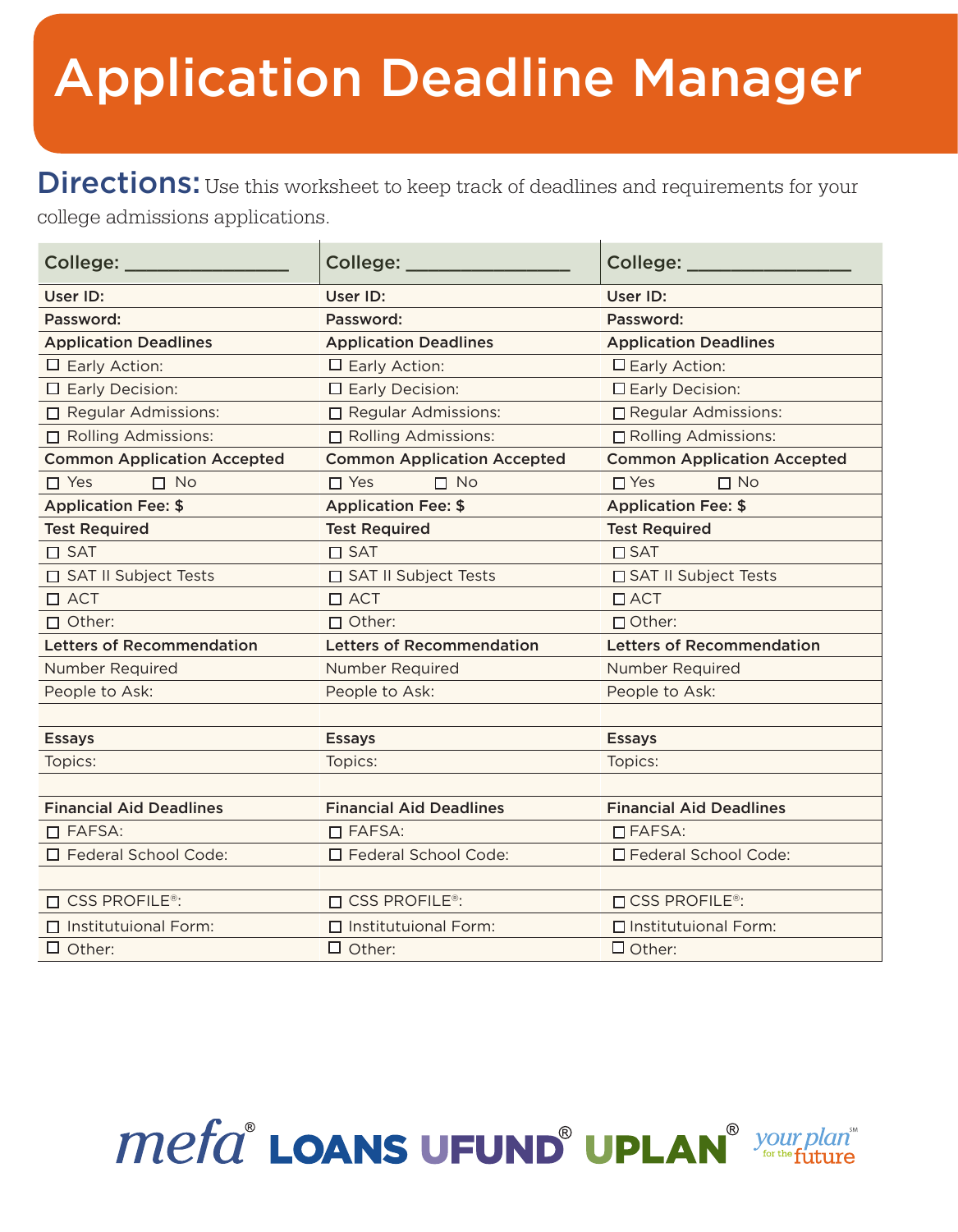#### Password Manager

#### YourPlanForTheFuture **Common Application**

User Name:

Password:

#### College Board (SAT, CSS PROFILE) ACT

User Name:

Password:

User Name:

Password:

# User ID: **William Street Inc.** Password:

#### FastWeb Scholarship Search FAFSA

User Name: \_\_\_\_\_\_\_\_\_\_\_\_\_\_\_\_\_

Password:

Parent FSA ID: \\contact \\contact \\contact \\contact \\contact \\contact \\contact \\contact \\contact \\contact \\contact \\contact \\contact \\contact \\contact \\contact \\contact \\contact \\contact \\contact \\conta

Student FSA ID:

Password:

| Other: | Other: |
|--------|--------|
|--------|--------|

User ID:

Password: New York 1997

| Other:   |  |
|----------|--|
| User ID: |  |

Password:

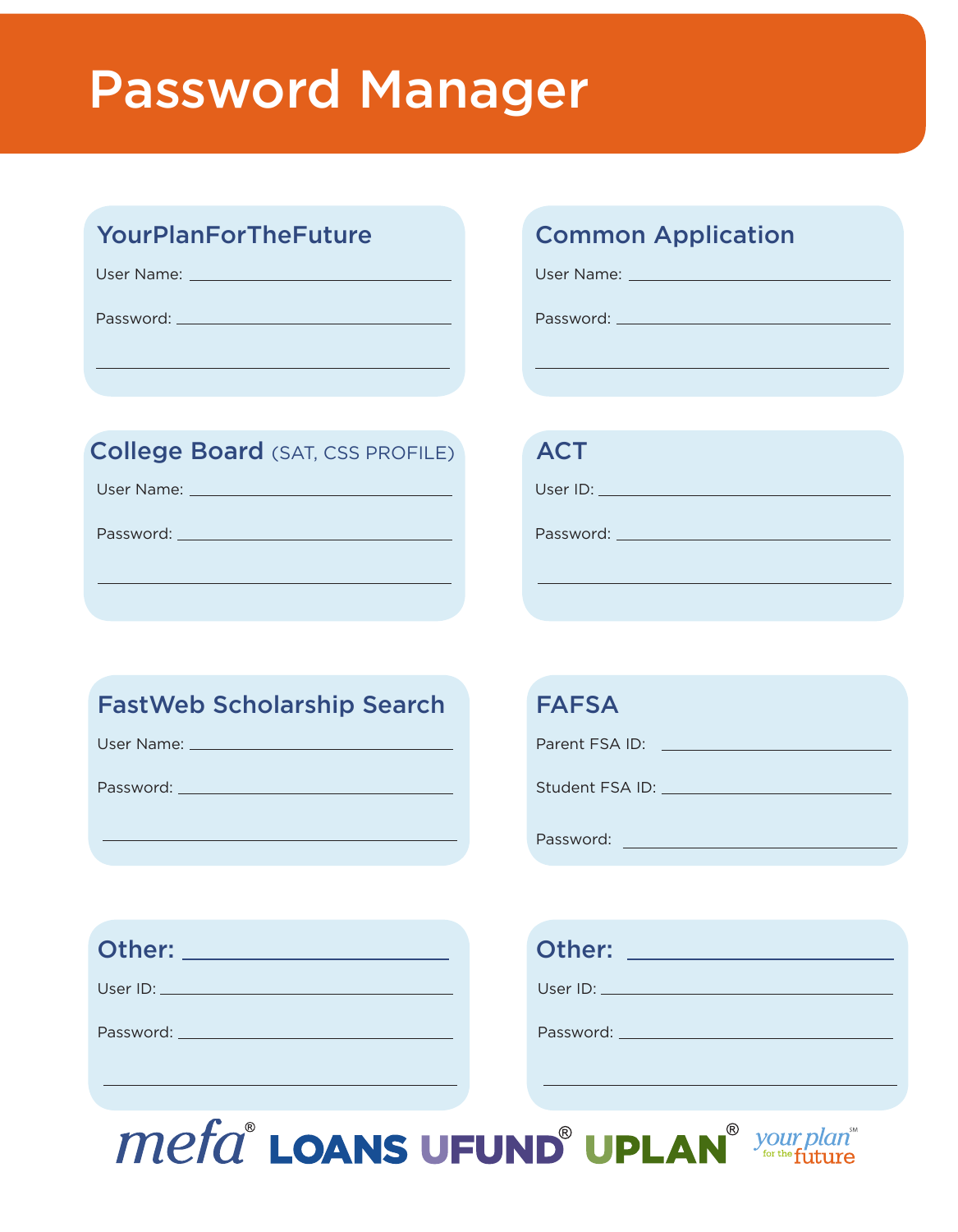#### Activity/Experience Log

MEFA recommends keeping a log of your important activities and experiences throughout high school. You can refer back to this record when it's time to prepare for college interviews, write essays, and gather recommendations. There are no rules for what is and isn't important enough to write down. Focus on what you gained from the experience and the impact you had on others.

| Dates(s)                  | <b>Time Spent</b> | <b>Activity/Experience</b>           | <b>Role</b>       | <b>What I Valued About This Experience</b>                                                        |
|---------------------------|-------------------|--------------------------------------|-------------------|---------------------------------------------------------------------------------------------------|
| Saturday Sept.<br>19,2015 | 6 Hours           | Community Clean-up Day               | Group<br>Leader   | Provided a clean, safe outdoor environment<br>for elementary school children to use at<br>school. |
| Junior Year               |                   | 4 Hours/Week National Honors Society | Vice<br>President | Helped to develop community outreach<br>program to senior citizens at local retirement<br>home.   |
|                           |                   |                                      |                   |                                                                                                   |
|                           |                   |                                      |                   |                                                                                                   |
|                           |                   |                                      |                   |                                                                                                   |
|                           |                   |                                      |                   |                                                                                                   |
|                           |                   |                                      |                   |                                                                                                   |
|                           |                   |                                      |                   |                                                                                                   |
|                           |                   |                                      |                   |                                                                                                   |
|                           |                   |                                      |                   |                                                                                                   |
|                           |                   |                                      |                   |                                                                                                   |
|                           |                   |                                      |                   |                                                                                                   |
|                           |                   |                                      |                   |                                                                                                   |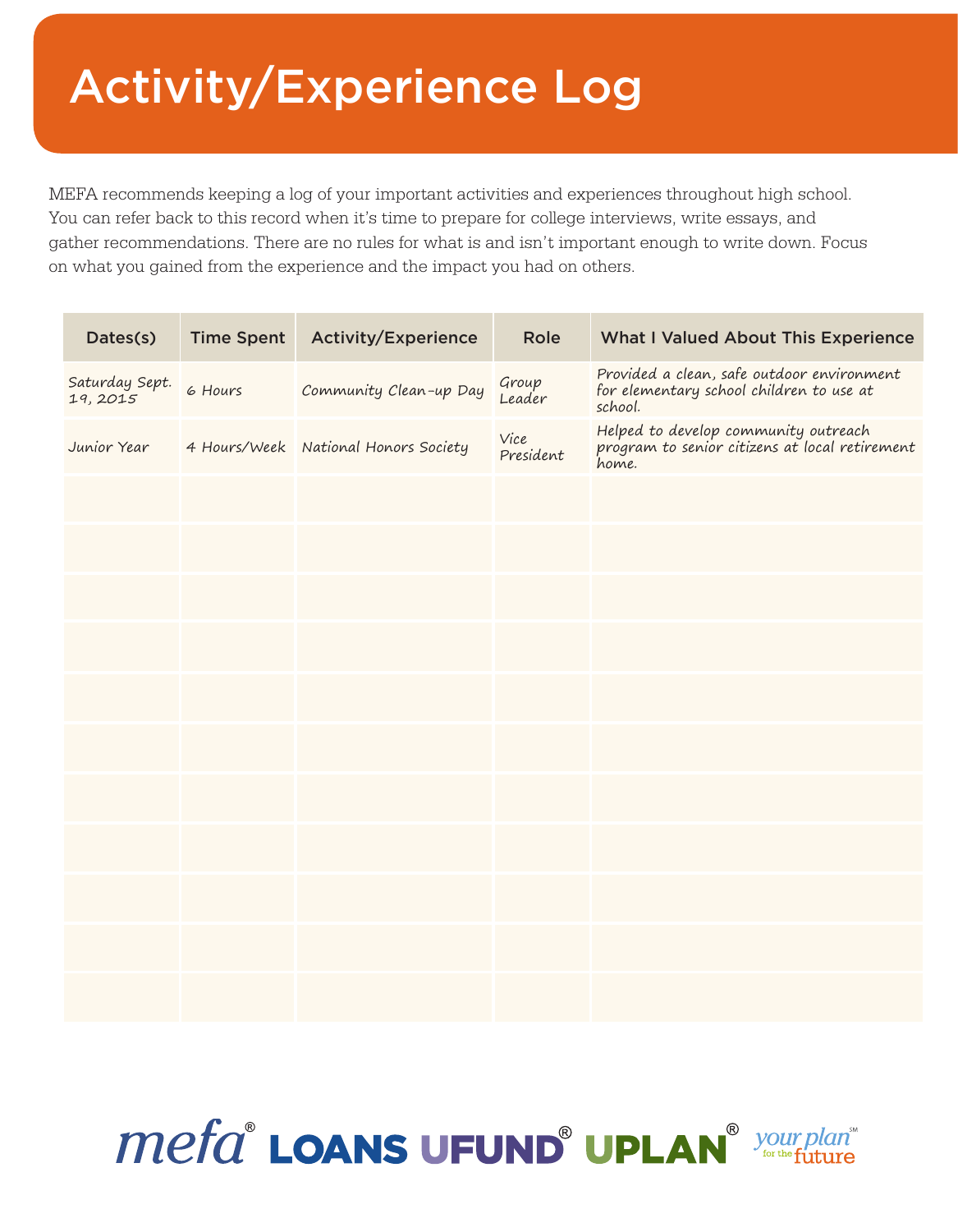#### College Preference Questionnaire

#### What Matters to You?

\_\_\_\_\_\_\_\_\_\_\_\_\_\_\_\_\_\_\_\_\_\_\_\_\_\_\_\_\_\_\_\_\_\_\_\_\_\_\_\_\_\_\_\_\_\_\_

What's important to you in a college? The more you know about the kind of college you'd like to attend, the more you'll be able to focus on your college search. You can use these questions to help you determine what you're looking for in a college. Your answers to these questions can help you develop your list.

For an interactive college preference questionnaire, go to YourPlanForTheFuture.org.

| What are my post-secondary goals?                                                                                        | How will college help me meet my goals?                                                                                                            |
|--------------------------------------------------------------------------------------------------------------------------|----------------------------------------------------------------------------------------------------------------------------------------------------|
| What am I most looking forward to about college?                                                                         | What resources can I use to learn about colleges?                                                                                                  |
| What are my academic credentials?<br>(courses, GPA, class rank, test scores)                                             | What non-academic strengths do I have to offer?                                                                                                    |
| What academic opportunities are important to me?<br>(majors, travel abroad, internships, independent study)              | What extracurricular and social opportunities am I<br>interested in pursuing?<br>(clubs and organizations, fraternities and sororities, athletics) |
| What off-campus opportunities are important to me?<br>(volunteering, museums, outdoor recreation, public transportation) | What other aspects of a college are important to me?<br>(distance from home, campus size, student body composition)                                |
|                                                                                                                          |                                                                                                                                                    |



\_\_\_\_\_\_\_\_\_\_\_\_\_\_\_\_\_\_\_\_\_\_\_\_\_\_\_\_\_\_\_\_\_\_\_\_\_\_\_\_\_\_\_\_\_\_\_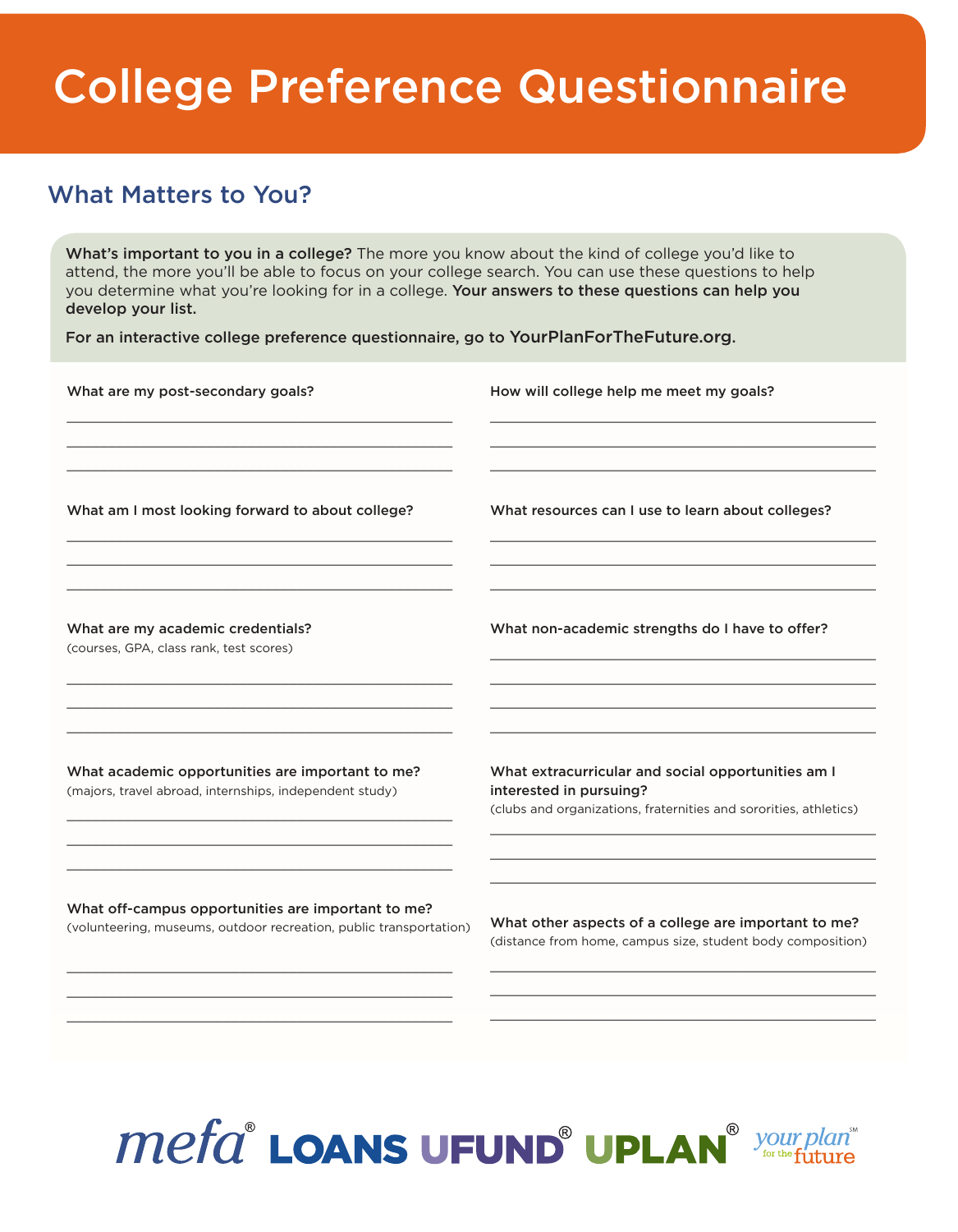#### Campus Visits

Visiting a college campus gives you an initial impression of a college, including the physical setting and a sense of the campus life. Students often determine whether or not they will apply to a school by spending only a short time on campus.

MEFA advises scheduling a visit at all colleges and universities to which you apply. This usually involves a campus tour and an interview or group information session. The tour provides a good overall picture of what the school has to offer, showcasing residence halls, academic buildings, athletic facilities, and student centers. You can also get a sense of student priorities and outlooks. Follow our guidance below for each visit.

- **Contact the college's admissions office well in advance** of your intended visit to ensure that appointments are available. **1**
- **April vacation is prime time for juniors to visit colleges,** and many schools host open houses, special information sessions, and extra campus tours during this very busy week. Call early! **2**
- **College students especially tour guides are very willing to offer their opinions** to visiting families. Take advantage of their availability and ask questions. **3**
- **Note the condition of campus buildings and grounds** and how well equipped academic and technology buildings and labs are. **4**
- **Pay attention to what students talk about.** Are they genuinely excited about certain classes, professors, or an upcoming internship or semester abroad? It's important to find a college where students share your enthusiasm and values. **5**
- **Ask students about the availability of faculty and academic advisors.** Many colleges boast about close faculty/student interaction, but it's truer at some places than others. **6**
- **Try to see typical housing,** including both the nicest housing options as well as some of the less desirable options, which are often reserved for freshmen. **7**
- **Tours often highlight a college's strengths.** Make sure you probe students to point out some of the college's weaknesses as well. **8**
- **Make some brief notes about each visit.** Try using the College Comparison Worksheet on the next page. **9**
- **Enjoy this phase of your life.** College visits can be fun and memorable. **10**

#### **Don't forget about college fairs.**

College fairs are an effective way to learn about multiple colleges and universities in a short period of time, in one convenient location. At a college fair you can talk with representatives from each school, ask questions, and collect materials. Ask your school counselor or career office for information about upcoming college fairs in your area.

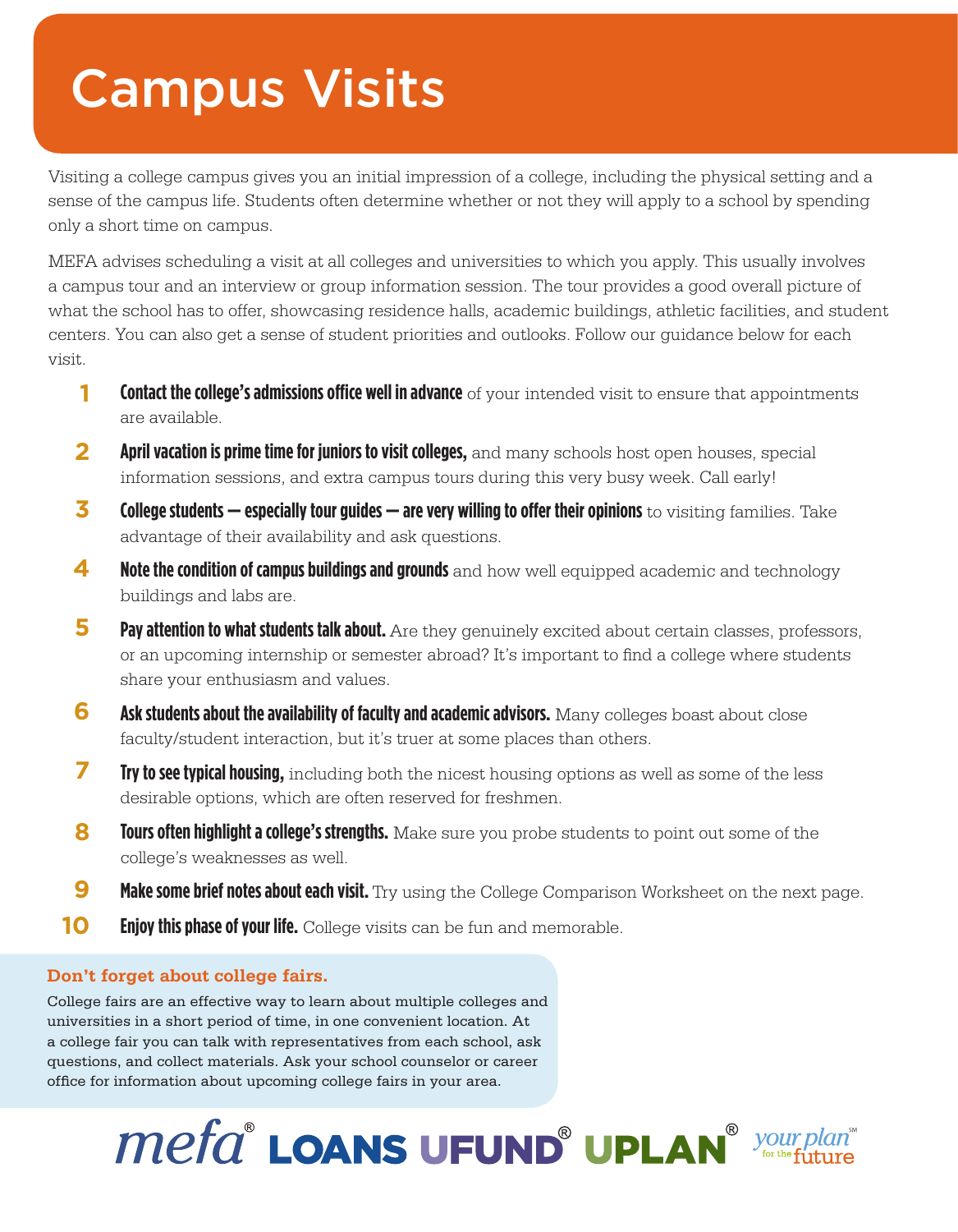### College Comparison Worksheet

Directions: Use this worksheet to evaluate the different colleges you are interested in. You can also build and edit your college list at YourPlanForTheFuture.org.

Rating Scale:  $4 =$  Great fit for me  $3 =$  Pretty close  $2 =$  I'm neutral  $1 =$  Not quite right  $0 =$  Not for me

| <b>College Name</b>               |  |  |  |
|-----------------------------------|--|--|--|
| <b>Distance from Home</b>         |  |  |  |
| <b>Size of Student Body</b>       |  |  |  |
| <b>Academic Offerings</b>         |  |  |  |
| <b>Extracurricular Activities</b> |  |  |  |
| <b>Housing Options</b>            |  |  |  |
| <b>Social Life/Community</b>      |  |  |  |
| <b>Cost and Financial Aid</b>     |  |  |  |
| Other:                            |  |  |  |
| Other:                            |  |  |  |
| Other:                            |  |  |  |
| Other:                            |  |  |  |
| <b>Overall Impression</b>         |  |  |  |
| <b>Chance of Getting in</b>       |  |  |  |
| <b>Total Score</b>                |  |  |  |
| <b>My Notes</b>                   |  |  |  |
|                                   |  |  |  |
|                                   |  |  |  |
|                                   |  |  |  |
|                                   |  |  |  |
|                                   |  |  |  |

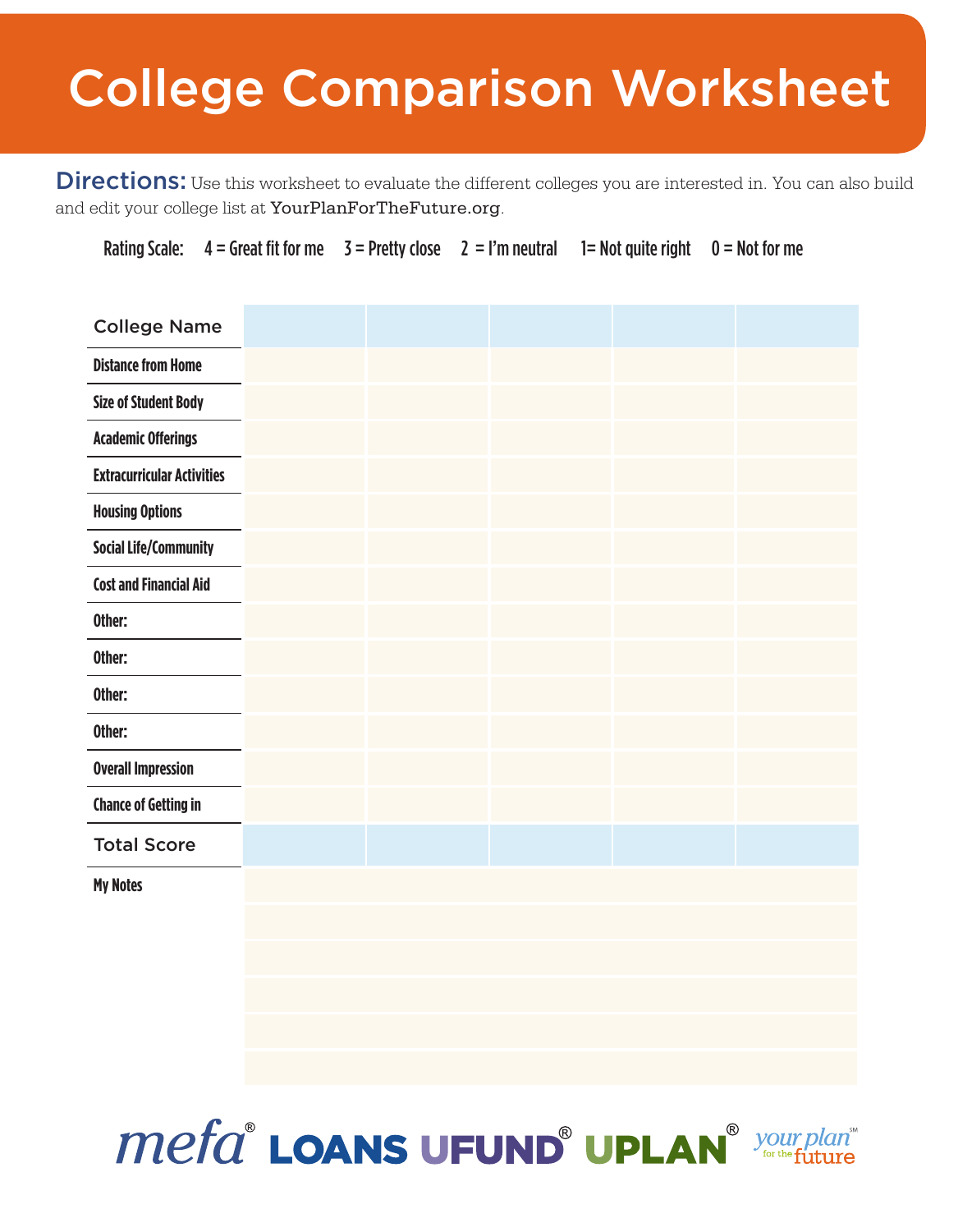#### **Essays**

Many colleges require students to write an essay as part of the application for admission. This essay is an opportunity for you to share something that is important to you and to give the reader a glimpse of what makes you unique as a person. Review our tips below before you start.

- **1 Keep the essay focused on you, not on someone else.** The college wants to learn more about you, not one of your friends or relatives. Use the essay to tell them something about the person behind the grades and test scores.
- **Content is as important as composition.** Make it interesting and informative. Every year many well-written but **2** boring essays are submitted. Grab the reader's attention with a strong opening sentence or two, and follow up with an essay that is direct and compelling. This is easier when you pick a topic that you care about.
- **Be willing to try a less obvious approach.** While gimmicks for their own sake should be avoided, independent **3** thinkers are often appreciated by the admissions reader.
- 4 Don't waste the essay writing about information already available in other parts of your application. This is an opportunity to tell the admissions staff something they don't already know about you.
- **Stay within the required length.** College admissions officers have hundreds of essays to read from applicants. **5** Respect the time they've allotted to you and get the point of your essay across within the guidelines.
- **6** The key to an effective essay is to focus on the message you wish to tell the reader, not just the story. Balance the narrative structure with your main point, and make sure your essay doesn't get bogged down with details.

#### **Don't use twenty words when eight will suffice. 7**

- **Avoid writing generic or cliché statements** that many other students could have also composed. Make the **8** statements personal, sincere, and specifically about you.
- **9 Leave yourself time to edit.** After you've finished writing, set the essay aside for a few days, then look at it with fresh eyes. What would a stranger learn about you by reading it? Correct grammar and typos, but also fine-tune it to deliver your specific message to the reader.
- **10 Make sure the essay is your work.** Feel free to get feedback from parents, friends, teachers, and counselors, but make it your essay. When you finish, you should be the one who is most proud.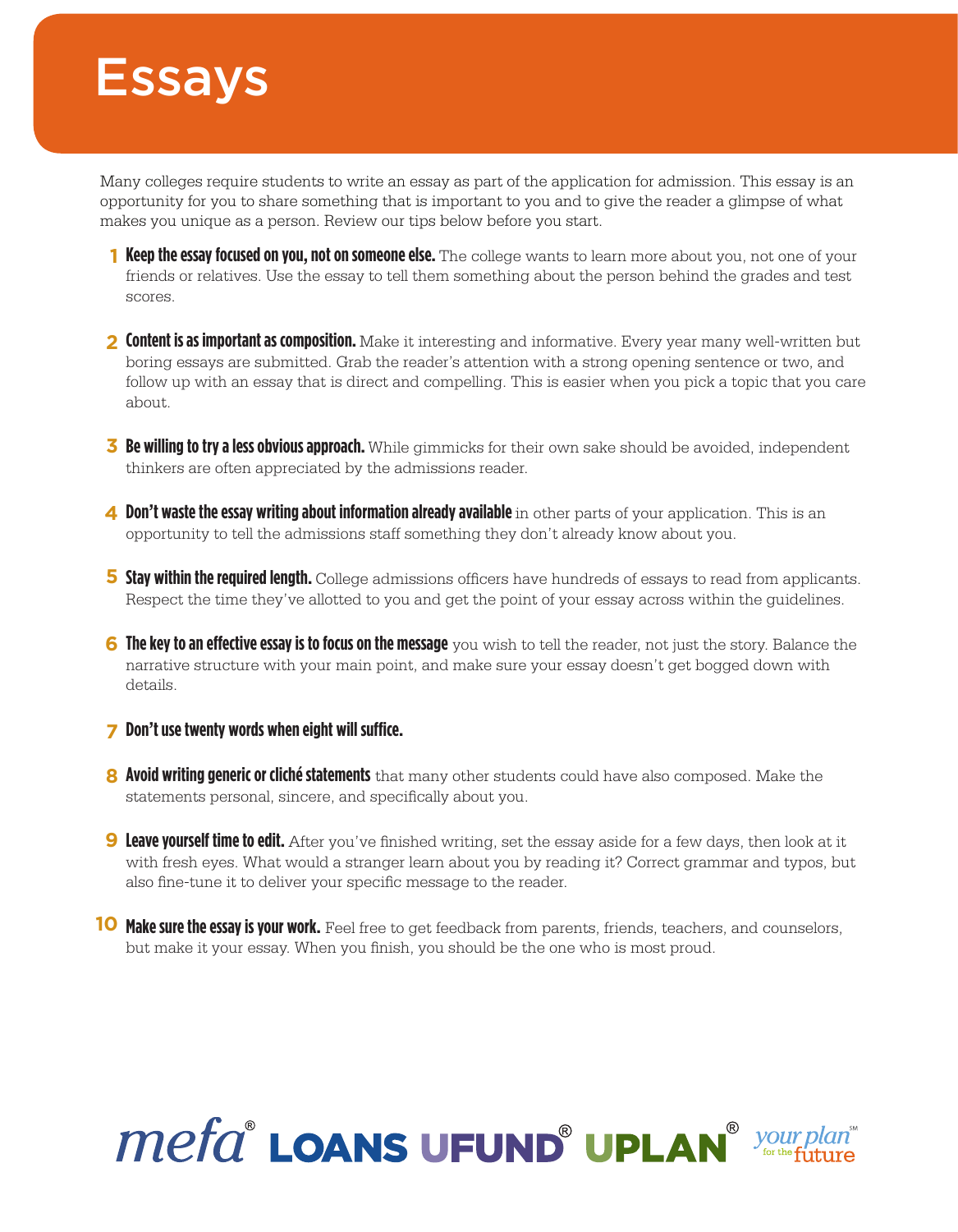### Letters of Recommendation

Letters of recommendation give other people an opportunity to tell colleges about you. Choose adults who know you well, and ask them to focus on how they know you best.

Keep track of the requirements at each college and give your recommenders plenty of time to write thoughtful letters. Follow our guidance below, and provide a completed copy of our Letters of Recommendation Request Form on the next page to each of your recommenders.

- **Ask your school counselor** about your high school's policy for requesting letters of recommendation.
- 2 Read each application carefully for recommendation requirements. Some colleges require a certain number of recommendation letters or request a standard form in addition to the letter.
- **Ask at least one teacher and your school counselor to write letters of recommendation.** Together, they are **3** able to give admissions offices a full picture of your academic achievement.
- **Select a teacher from an academic subject who can thoroughly address your classroom experience.** Colleges **4** want to know about your intellectual abilities, curiosity, and classroom participation.
- **5** If an application asks for a non-academic recommender, choose an adult who knows you well, such as a coach, employer, or religious or community leader. Most colleges do not accept recommendations from family members.
- **A good third choice for a recommendation might be from a person who observed you working or volunteering 6** in a position related to your intended career or field of study.
- **Explain to your recommenders what you plan to study in college** and why you are interested in a particular college or colleges. This information can help your recommenders highlight qualities that you want to emphasize in your college applications. **7**
- **8** Request letters well in advance. If your application is due in January, approach your recommenders in the fall.
- **Make two copies of any required forms for your recommenders -** for a rough draft and a final draft. Offer to provide a pre-addressed, stamped envelope, if appropriate. **9**
- **10** Send a thank you note to show your appreciation.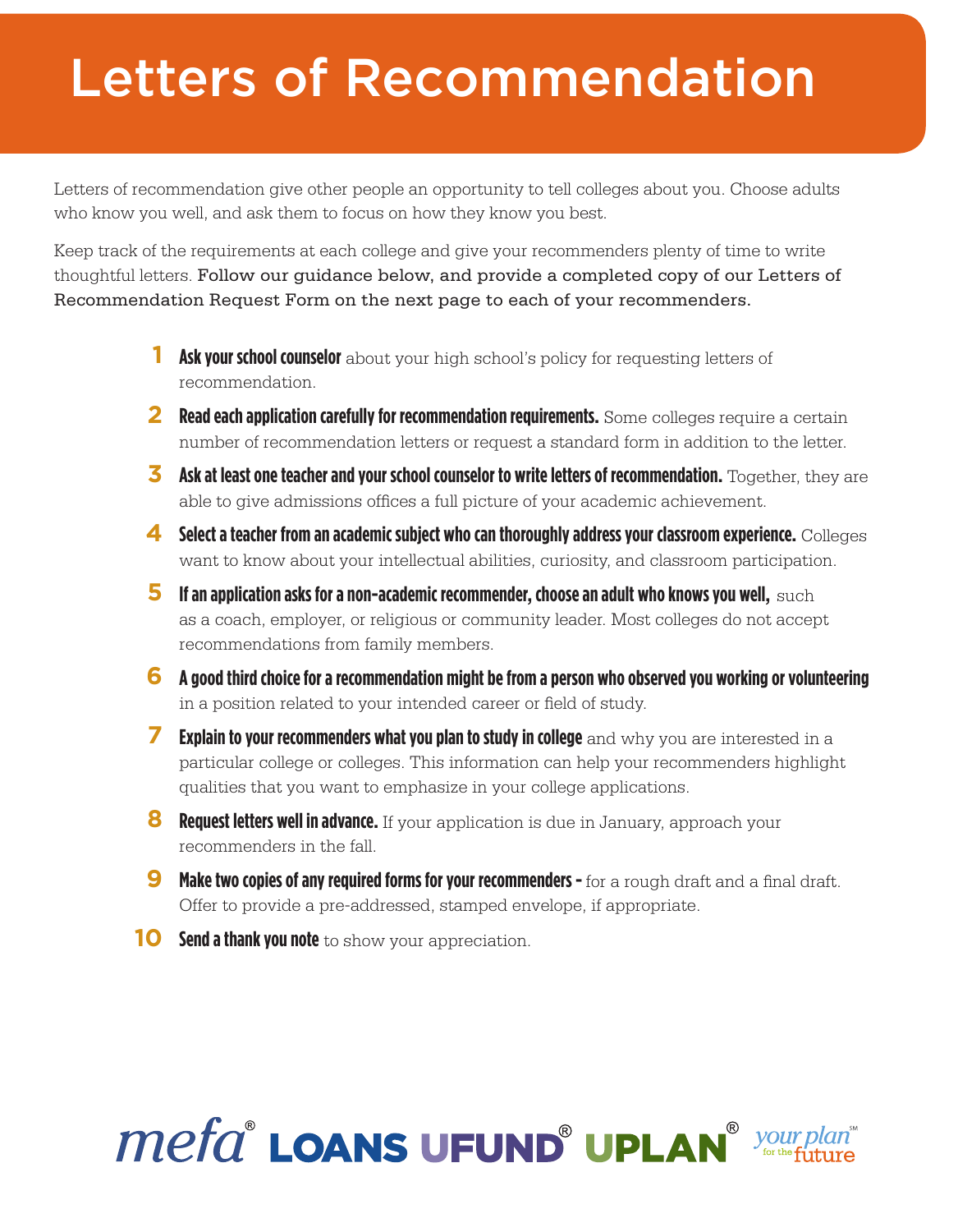#### Letters of Recommendation Request Form

Directions: Complete this form and provide a copy to each teacher and/or counselor who will be writing your letters of recommendation. You may also wish to attach a list of your extracurricular activities, honors, hobbies, and employment history.

| College 1: <u>All and the college of the colle</u> |                                                                                                                                                   |
|----------------------------------------------------|---------------------------------------------------------------------------------------------------------------------------------------------------|
|                                                    |                                                                                                                                                   |
|                                                    |                                                                                                                                                   |
| <b>Adjectives That Describe Me:</b>                | Subjects I'd Like to Explore in College:                                                                                                          |
| My Academic Strengths:                             | My Proudest Personal Accomplishment:                                                                                                              |
| My Career Goals:                                   | My Most Significant Contribution to This School:                                                                                                  |
| <b>Things I Care About:</b>                        | the control of the control of the control of the control of the control of the control of<br><b>Something Unusual or Special About My Family:</b> |
|                                                    |                                                                                                                                                   |

**Mefa<sup>®</sup> LOANS UFUND<sup>®</sup> UPLAN**<sup>® your</sup>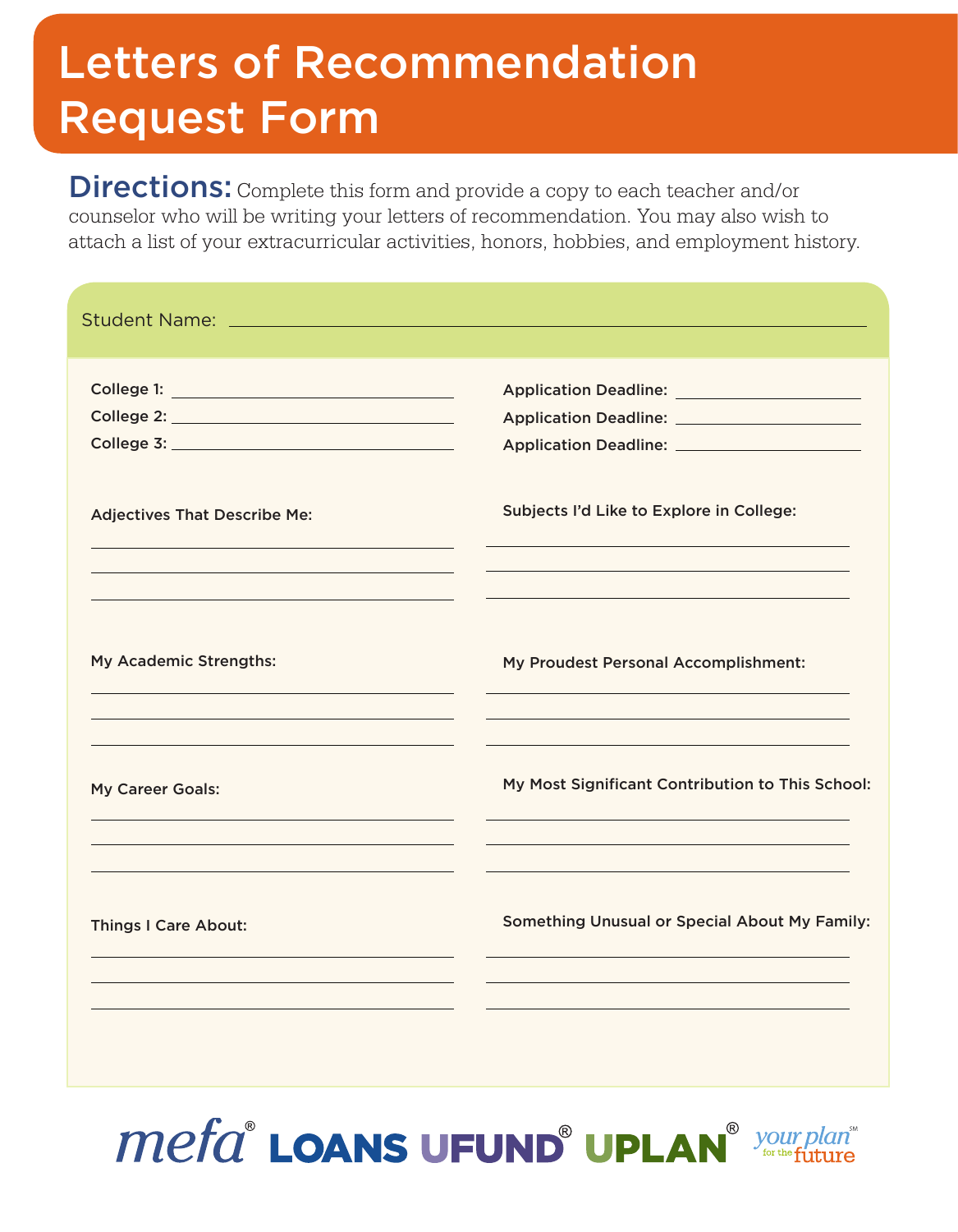#### Interviews

Some colleges offer an interview as part of the admissions process. If an interview is recommended, it is usually something you should try to arrange. Some colleges, especially very large ones, are unable to offer individual interviews for every applicant, but may offer group information sessions.

Interviews are often conducted by members of the admissions staff or by trained alumni interviewers. Either way, it is a great opportunity for the college to learn more about you and for you to learn more about the college. Dress professionally to represent yourself well, and use our tips below and our Interview Prep Sheet on the next page to prepare.

- **Be prepared.** Think about what you want the interviewer to learn about you and prepare some questions that you can ask about the college.
- **Be yourself.** Speak truthfully yet confidently about your interests and accomplishments. Be **2** friendly, focused, and sincere.
- **3** Talk about why you are interested in this particular college. In your opinion, what makes this college a better fit for you than other colleges? Don't forget, fit is an important consideration in the college search.
- **4 Talk about why you are considering a specific major.** If you are undecided about majors, which is completely acceptable, talk about some of your areas of interest and how you plan to explore your options in college.
- **5** If there are specific clubs, organizations, sports, or opportunities at the college that interest you, discuss your interest and ask about how you might get involved.
- **6** A successful interview has the give and take of a natural conversation. Avoid one-word responses, but don't monopolize the time either.
- **Tell the interviewer about what you hope to gain from pursuing your education.** Discuss your short-term **7** and long-term goals.
- **8** Don't shy away from talking about what you can contribute to the college. Many other applicants will have similar grades and test scores. What makes you an attractive addition to the classrooms, the residence halls, and the overall campus community? Everyone has something to contribute.
- **9** It's also important to bring up any questions you have about attending the college. If you are accepted, you will have to decide between this college and any others that also accept you.
- **10 Always thank the interviewer.** It's also recommended that you send a follow-up thank you note. You want to be remembered in a positive way.